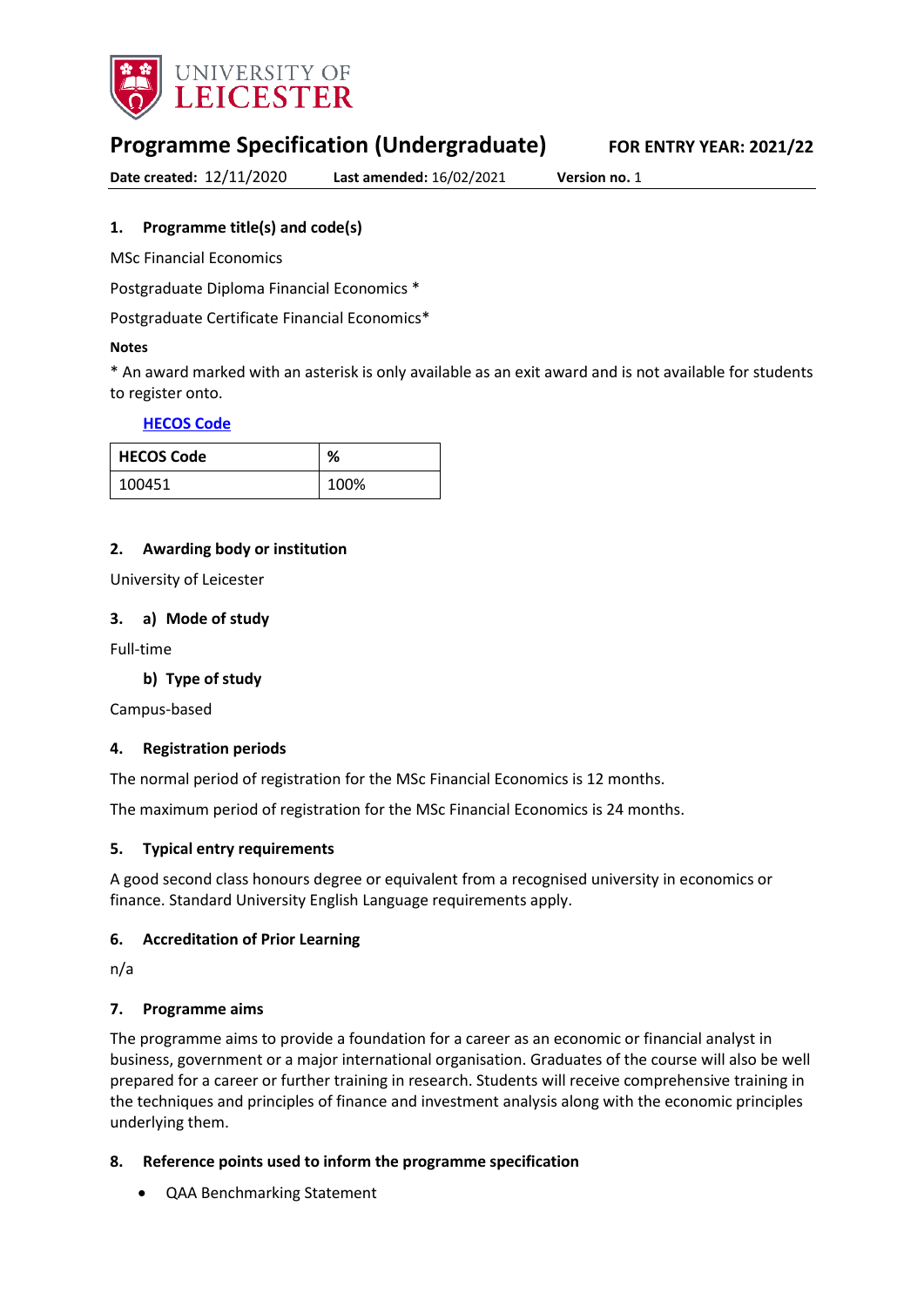- Framework for Higher Education Qualifications (FHEQ)
- UK Quality Code for Higher Education
- **.** [University Learning](https://www2.le.ac.uk/offices/sas2/quality/learnteach) Strategy
- **.** [University Assessment Strategy](https://www2.le.ac.uk/offices/sas2/quality/learnteach)
- University of Leicester Periodic Developmental Review Report
- External Examiners' reports (annual)
- United Nations Education for Sustainable Development Goals
- Student Destinations Data

### **9. Programme Outcomes**

Unless otherwise stated, programme outcomes apply to all awards specified in [1.](#page-0-0) Programme title(s).

### **Discipline specific knowledge and competencies**

i) Knowledge

| <b>Intended Learning</b><br><b>Outcomes</b>                                | <b>Teaching and Learning Methods</b>                                                            | <b>How Demonstrated?</b>                                                                                 |
|----------------------------------------------------------------------------|-------------------------------------------------------------------------------------------------|----------------------------------------------------------------------------------------------------------|
| MSc: Discuss and critique<br>major areas of Financial<br>Economics.        | MSc: Lectures, seminars,<br>problem classes, computer<br>classes and coursework<br>feedback.    | MSc: Examinations, projects,<br>problem classes, formative and<br>summative coursework,<br>dissertation. |
| Ability to explain how these<br>concepts relate to real world<br>problems. | MSc: Lectures, seminars,<br>problem classes, computer<br>classes and coursework<br>feedback.    | MSc: Examinations, projects,<br>problem classes, formative and<br>summative coursework,<br>dissertation. |
| PGDip: Discuss and critique<br>major areas of Financial<br>Economics.      | PGDip: Lectures, seminars,<br>problem classes, computer<br>classes and coursework<br>feedback.  | PGDip: Examinations, projects,<br>problem classes, formative and<br>summative coursework.                |
| PGCert: Discuss major areas<br>of Financial Economics.                     | PGCert: Lectures, seminars,<br>problem classes, computer<br>classes and coursework<br>feedback. | PGCert: Examinations, projects,<br>problem classes, formative and<br>summative coursework.               |

## ii) Concepts

| <b>Intended Learning</b><br><b>Outcomes</b>                           | <b>Teaching and Learning Methods</b>                                                           | <b>How Demonstrated?</b>                                                                                 |
|-----------------------------------------------------------------------|------------------------------------------------------------------------------------------------|----------------------------------------------------------------------------------------------------------|
| MSc: Explain and discuss key<br>concepts of Financial<br>Economics.   | MSc: Lectures, seminars,<br>problem classes, computer<br>classes and coursework<br>feedback.   | MSc: Examinations, projects,<br>problem classes, formative and<br>summative coursework,<br>dissertation. |
| PGDip: Explain and discuss<br>key concepts of Financial<br>Economics. | PGDip: Lectures, seminars,<br>problem classes, computer<br>classes and coursework<br>feedback. | PGDip: Examinations, projects,<br>problem classes, formative and<br>summative coursework.                |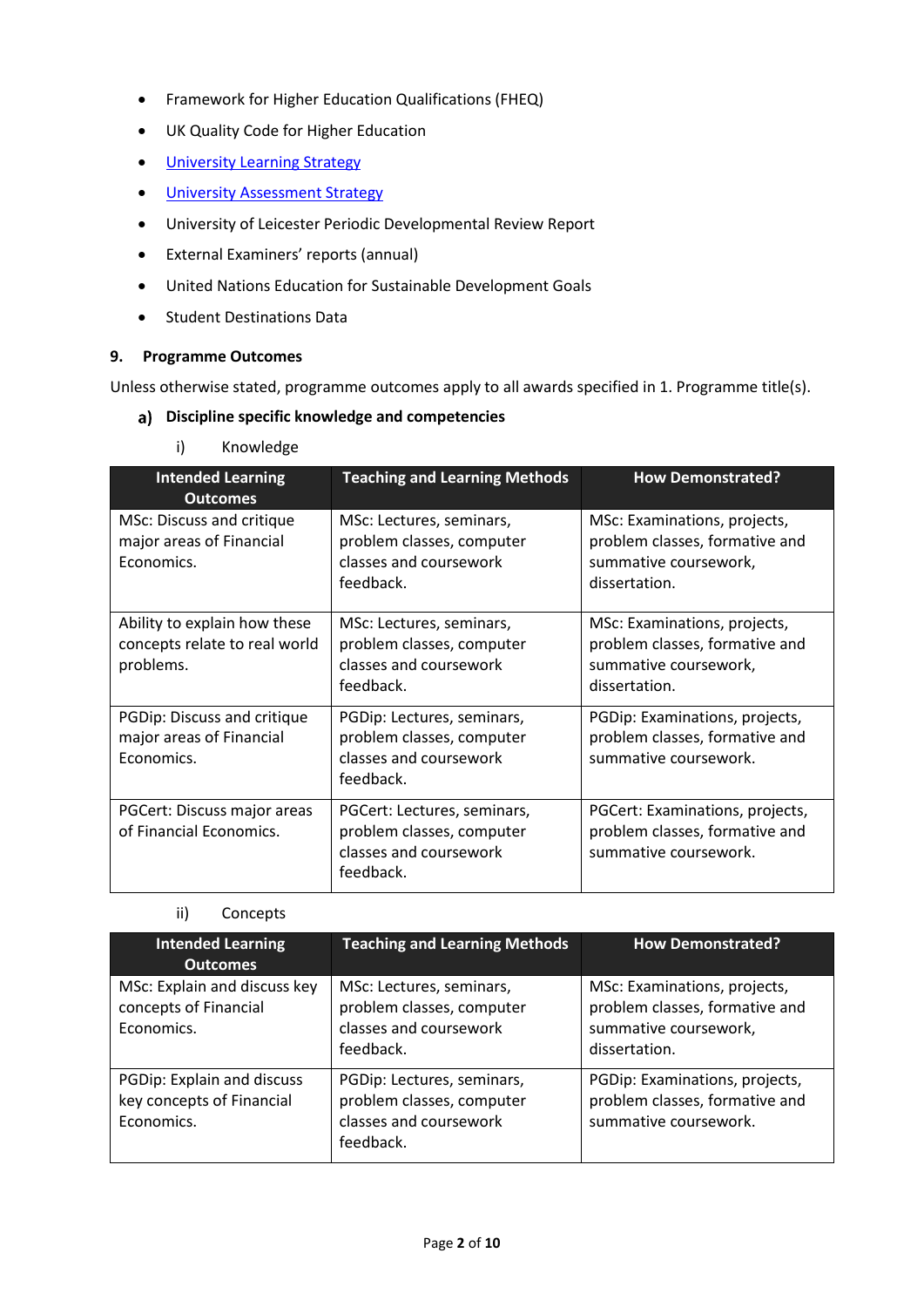| <b>Intended Learning</b><br><b>Outcomes</b>             | <b>Teaching and Learning Methods</b>                                                            | <b>How Demonstrated?</b>                                                                   |
|---------------------------------------------------------|-------------------------------------------------------------------------------------------------|--------------------------------------------------------------------------------------------|
| PGCert: Explain key concepts<br>of Financial Economics. | PGCert: Lectures, seminars,<br>problem classes, computer<br>classes and coursework<br>feedback. | PGCert: Examinations, projects,<br>problem classes, formative and<br>summative coursework. |

### iii) Techniques

| <b>Intended Learning</b><br><b>Outcomes</b>                                           | <b>Teaching and Learning Methods</b>                                                            | <b>How Demonstrated?</b>                                                                                 |
|---------------------------------------------------------------------------------------|-------------------------------------------------------------------------------------------------|----------------------------------------------------------------------------------------------------------|
| MSc: Describe and apply the<br>techniques central to<br>modern financial economics.   | MSc: Lectures, seminars,<br>problem classes, computer<br>classes and coursework<br>feedback.    | MSc: Examinations, projects,<br>problem classes, formative and<br>summative coursework,<br>dissertation. |
| Explain how and when the<br>key techniques may be<br>applied.                         | MSc: Lectures, seminars,<br>problem classes, computer<br>classes and coursework<br>feedback.    | MSc: Examinations, projects,<br>problem classes, formative and<br>summative coursework,<br>dissertation. |
| PGDip: Describe and apply<br>the techniques central to<br>modern financial economics. | PGDip: Lectures, seminars,<br>problem classes, computer<br>classes and coursework<br>feedback.  | PGDip: Examinations, projects,<br>problem classes, formative and<br>summative coursework.                |
| PGCert: Describe the<br>techniques central to<br>modern financial economics.          | PGCert: Lectures, seminars,<br>problem classes, computer<br>classes and coursework<br>feedback. | PGCert: Examinations, projects,<br>problem classes, formative and<br>summative coursework.               |

# iv) Critical analysis

| <b>Intended Learning</b><br><b>Outcomes</b>                                                                                     | <b>Teaching and Learning Methods</b>                                                   | <b>How Demonstrated?</b>                                                                                 |
|---------------------------------------------------------------------------------------------------------------------------------|----------------------------------------------------------------------------------------|----------------------------------------------------------------------------------------------------------|
| <b>MSc: Critically evaluate</b><br>financial and economic<br>theories and arguments and<br>apply them to current<br>situations. | MSc: Lectures, seminars,<br>problem classes, computer<br>classes and presentations.    | MSc: Examinations, projects,<br>problem classes, formative and<br>summative coursework,<br>dissertation. |
| PGDip: Critically evaluate<br>financial and economic<br>theories and arguments and<br>apply them to current<br>situations.      | PGDip: Lectures, seminars,<br>problem classes, computer<br>classes and presentations.  | PGDip: Examinations, projects,<br>problem classes, formative and<br>summative coursework.                |
| PGCert: Describe financial<br>and economic theories and<br>arguments and apply them<br>to current situations.                   | PGCert: Lectures, seminars,<br>problem classes, computer<br>classes and presentations. | PGCert: Examinations, projects,<br>problem classes, formative and<br>summative coursework.               |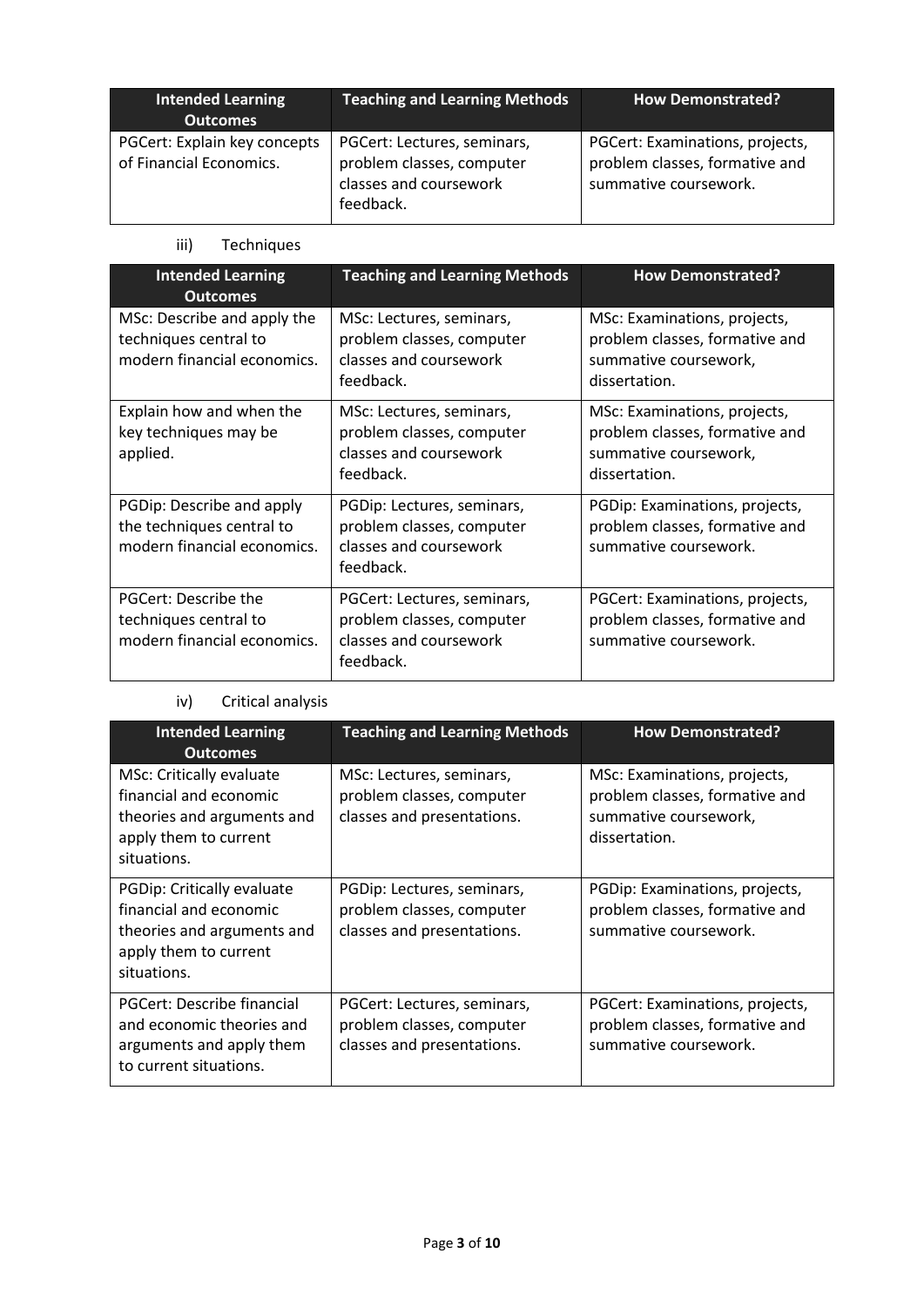### v) Presentation

| <b>Intended Learning</b><br><b>Outcomes</b>                                                              | <b>Teaching and Learning Methods</b>                                                            | <b>How Demonstrated?</b>                                                                                 |
|----------------------------------------------------------------------------------------------------------|-------------------------------------------------------------------------------------------------|----------------------------------------------------------------------------------------------------------|
| MSc: Produce clear and<br>concise analysis and results<br>for financial economic<br>problems.            | MSc: Lectures, seminars,<br>problem classes, computer<br>classes and coursework<br>feedback.    | MSc: Examinations, projects,<br>problem classes, formative and<br>summative coursework,<br>dissertation. |
| Communicate results of<br>independent research and<br>problem solution in both oral<br>and written form. | MSc: Lectures, seminars,<br>problem classes, computer<br>classes and coursework<br>feedback.    | MSc: Examinations, projects,<br>problem classes, formative and<br>summative coursework,<br>dissertation. |
| PGDip: Produce analysis and<br>results for financial<br>economic problems.                               | PGDip: Lectures, seminars,<br>problem classes, computer<br>classes and coursework<br>feedback.  | PGDip: Examinations, projects,<br>problem classes, formative and<br>summative coursework.                |
| PGCert: Produce clear and<br>concise analysis and results<br>for financial economic<br>problems.         | PGCert: Lectures, seminars,<br>problem classes, computer<br>classes and coursework<br>feedback. | PGCert: Examinations, projects,<br>problem classes, formative and<br>summative coursework.               |

# vi) Appraisal of evidence

| <b>Intended Learning</b><br><b>Outcomes</b>                                                                | <b>Teaching and Learning Methods</b>                                                            | <b>How Demonstrated?</b>                                                                                 |
|------------------------------------------------------------------------------------------------------------|-------------------------------------------------------------------------------------------------|----------------------------------------------------------------------------------------------------------|
| MSc: Analyse and draw<br>appropriate conclusions<br>from financial and economic<br>data.                   | MSc: Lectures, seminars,<br>problem classes, computer<br>classes and coursework<br>feedback.    | MSc: Examinations, projects,<br>problem classes, formative and<br>summative coursework,<br>dissertation. |
| Assess problems and apply<br>appropriate techniques<br>associated with financial and<br>economic analysis. | MSc: Lectures, seminars,<br>problem classes, computer<br>classes and coursework<br>feedback.    | MSc: Examinations, projects,<br>problem classes, formative and<br>summative coursework,<br>dissertation. |
| Critically appraise relevant<br>economic and financial<br>research.                                        | MSc: Lectures, seminars,<br>problem classes, computer<br>classes and coursework<br>feedback.    | MSc: Examinations, projects,<br>problem classes, formative and<br>summative coursework,<br>dissertation. |
| PGDip: Analyse and draw<br>conclusions from financial<br>and economic data.                                | PGDip: Lectures, seminars,<br>problem classes, computer<br>classes and coursework<br>feedback.  | PGDip: Examinations, projects,<br>problem classes, formative and<br>summative coursework.                |
| PGCert: Analyse financial and<br>economic data.                                                            | PGCert: Lectures, seminars,<br>problem classes, computer<br>classes and coursework<br>feedback. | PGCert: Examinations, projects,<br>problem classes, formative and<br>summative coursework.               |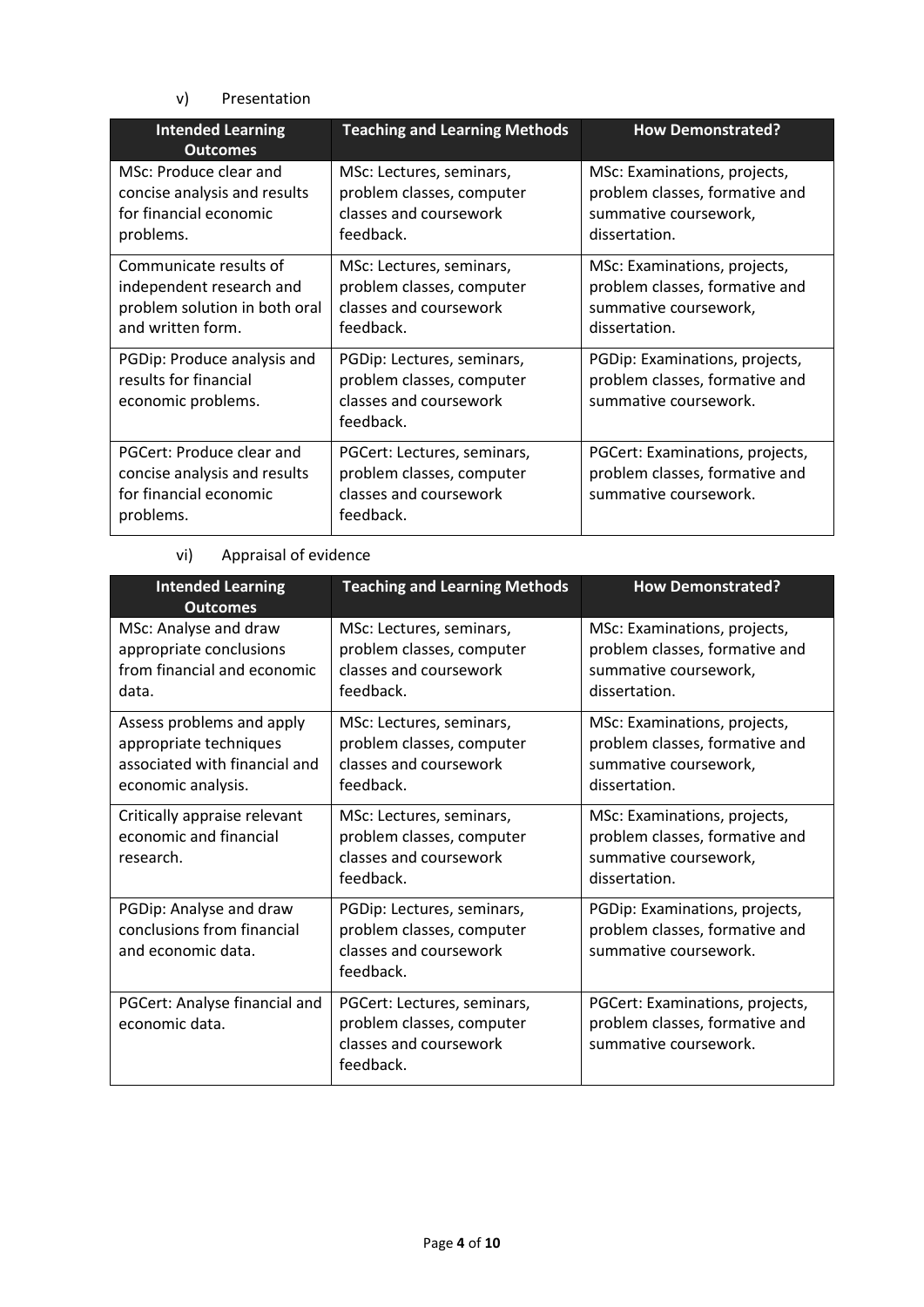# **b)** Transferable skills

i) Research skills

| <b>Intended Learning</b><br><b>Outcomes</b>                                                                             | <b>Teaching and Learning Methods</b>                                 | <b>How Demonstrated?</b>                                                                                 |
|-------------------------------------------------------------------------------------------------------------------------|----------------------------------------------------------------------|----------------------------------------------------------------------------------------------------------|
| MSc: Ability to formulate<br>problems, collect and<br>analyse data, estimate<br>relationships and test<br>hypothesis.   | MSc: Lectures, seminars,<br>problem classes, computer<br>classes.    | MSc: Examinations, projects,<br>problem classes, formative and<br>summative coursework,<br>dissertation. |
| PGDip: Ability to formulate<br>problems, collect and<br>analyse data, estimate<br>relationships and test<br>hypothesis. | PGDip: Lectures, seminars,<br>problem classes, computer<br>classes.  | PGDip: Examinations, projects,<br>problem classes, formative and<br>summative coursework.                |
| PGCert: Ability to formulate<br>problems, collect data,<br>estimate relationships and<br>test hypothesis.               | PGCert: Lectures, seminars,<br>problem classes, computer<br>classes. | PGCert: Examinations, projects,<br>problem classes, formative and<br>summative coursework.               |

### ii) Communication skills

| <b>Intended Learning</b><br><b>Outcomes</b>                                                                | <b>Teaching and Learning Methods</b>                                 | <b>How Demonstrated?</b>                                                                                 |
|------------------------------------------------------------------------------------------------------------|----------------------------------------------------------------------|----------------------------------------------------------------------------------------------------------|
| MSc: Communicate<br>effectively through both<br>written and oral channels to<br>a variety of audiences.    | MSc: Lectures, seminars,<br>problem classes, computer<br>classes.    | MSc: Examinations, projects,<br>problem classes, formative and<br>summative coursework,<br>dissertation. |
| PGDip: Communicate<br>effectively through both<br>written and oral channels to<br>a variety of audiences.  | PGDip: Lectures, seminars,<br>problem classes, computer<br>classes.  | PGDip: Examinations, projects,<br>problem classes, formative and<br>summative coursework.                |
| PGCert: Communicate<br>effectively through both<br>written and oral channels to<br>a variety of audiences. | PGCert: Lectures, seminars,<br>problem classes, computer<br>classes. | PGCert: Examinations, projects,<br>problem classes, formative and<br>summative coursework.               |

# iii) Data presentation

| <b>Intended Learning</b><br><b>Outcomes</b>                                                                            | <b>Teaching and Learning Methods</b>                                               | <b>How Demonstrated?</b>                                                                                 |
|------------------------------------------------------------------------------------------------------------------------|------------------------------------------------------------------------------------|----------------------------------------------------------------------------------------------------------|
| MSc: Presentation of<br>financial and economic data<br>and the results of analysis in<br>both oral and written form.   | MSc: Lectures, seminars,<br>problem classes, computer<br>classes, presentations.   | MSc: Examinations, projects,<br>problem classes, formative and<br>summative coursework,<br>dissertation. |
| PGDip: Presentation of<br>financial and economic data<br>and the results of analysis in<br>both oral and written form. | PGDip: Lectures, seminars,<br>problem classes, computer<br>classes, presentations. | PGDip: Examinations, projects,<br>problem classes, formative and<br>summative coursework.                |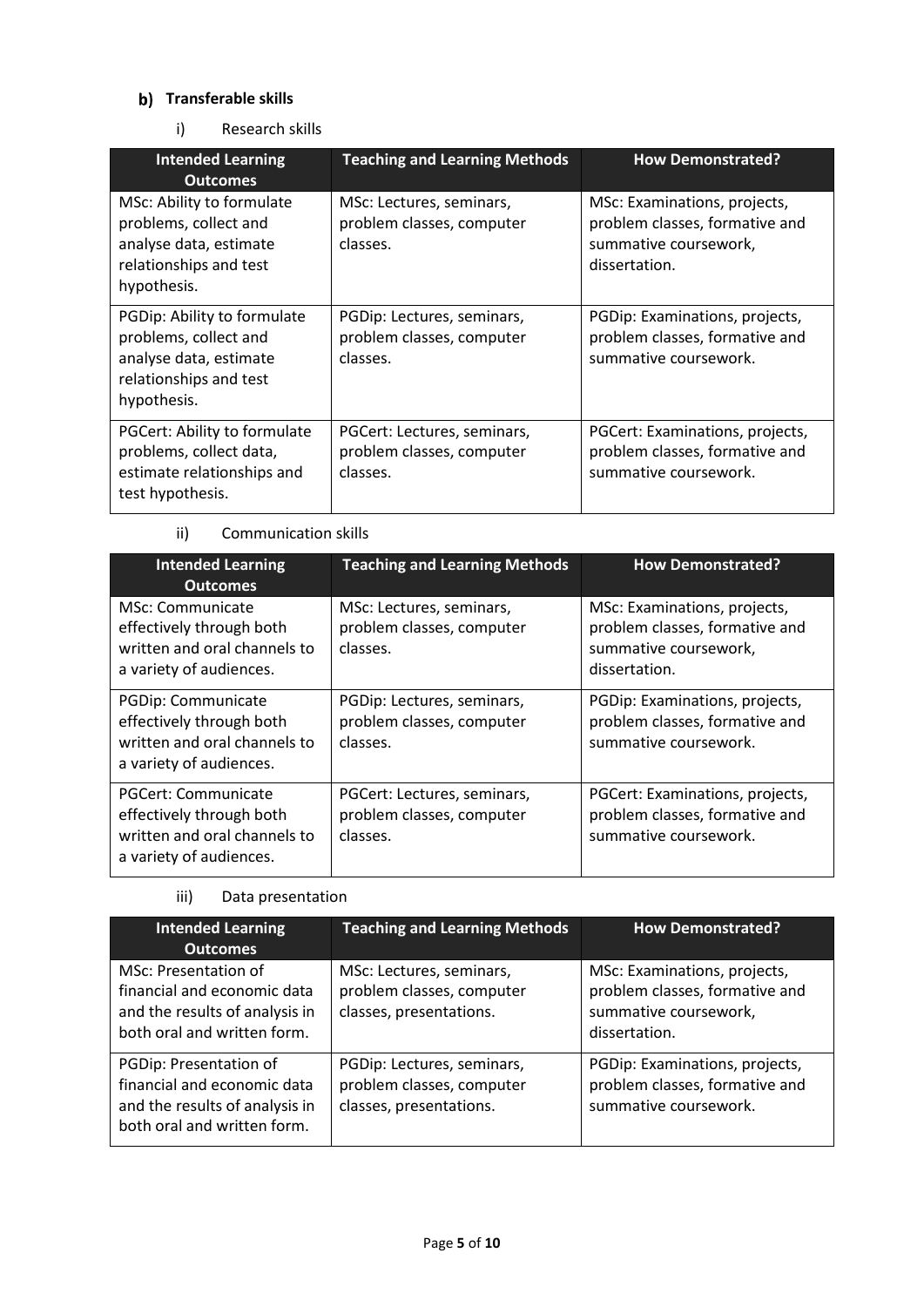| Intended Learning<br><b>Outcomes</b>                                                                                    | <b>Teaching and Learning Methods</b>                                                | <b>How Demonstrated?</b>                                                                   |
|-------------------------------------------------------------------------------------------------------------------------|-------------------------------------------------------------------------------------|--------------------------------------------------------------------------------------------|
| PGCert: Presentation of<br>financial and economic data<br>and the results of analysis in<br>both oral and written form. | PGCert: Lectures, seminars,<br>problem classes, computer<br>classes, presentations. | PGCert: Examinations, projects,<br>problem classes, formative and<br>summative coursework. |

## iv) Information technology

| <b>Intended Learning</b><br><b>Outcomes</b>                           | <b>Teaching and Learning Methods</b>                                 | <b>How Demonstrated?</b>                                                                |
|-----------------------------------------------------------------------|----------------------------------------------------------------------|-----------------------------------------------------------------------------------------|
| MSc: Use word processing in<br>the preparation of written<br>work.    | MSc: Lectures, seminars,<br>problem classes, computer<br>classes.    | MSc: Projects, problem classes,<br>formative and summative<br>coursework, dissertation. |
| Use the internet to access<br>appropriate information.                | MSc: Lectures, seminars,<br>problem classes, computer<br>classes.    | MSc: Projects, problem classes,<br>formative and summative<br>coursework, dissertation. |
| Use spreadsheets for data<br>presentation and analysis.               | MSc: Lectures, seminars,<br>problem classes, computer<br>classes.    | MSc: Projects, problem classes,<br>formative and summative<br>coursework, dissertation. |
| Use specialist packages for<br>statistical analysis.                  | MSc: Lectures, seminars,<br>problem classes, computer<br>classes.    | MSc: Projects, problem classes,<br>formative and summative<br>coursework, dissertation. |
| PGDip: Use word processing<br>in the preparation of written<br>work.  | PGDip: Lectures, seminars,<br>problem classes, computer<br>classes.  | PGDip: Projects, problem classes,<br>formative and summative<br>coursework.             |
| PGCert: Use word processing<br>in the preparation of written<br>work. | PGCert: Lectures, seminars,<br>problem classes, computer<br>classes. | PGCert: Projects, problem<br>classes, formative and summative<br>coursework.            |

# v) Problem solving

| <b>Intended Learning</b><br><b>Outcomes</b>                 | <b>Teaching and Learning Methods</b>                                                                | <b>How Demonstrated?</b>                                                                                 |
|-------------------------------------------------------------|-----------------------------------------------------------------------------------------------------|----------------------------------------------------------------------------------------------------------|
| MSc: Demonstrate problem<br>formulation and solution.       | MSc: Lectures, seminars,<br>problem classes, computer<br>classes, independent and group<br>work.    | MSc: Examinations, projects,<br>problem classes, formative and<br>summative coursework,<br>dissertation. |
| PGDip: Demonstrate<br>problem formulation and<br>solution.  | PGDip: Lectures, seminars,<br>problem classes, computer<br>classes, independent and group<br>work.  | PGDip: Examinations, projects,<br>problem classes, formative and<br>summative coursework.                |
| PGCert: Demonstrate<br>problem formulation and<br>solution. | PGCert: Lectures, seminars,<br>problem classes, computer<br>classes, independent and group<br>work. | PGCert: Examinations, projects,<br>problem classes, formative and<br>summative coursework.               |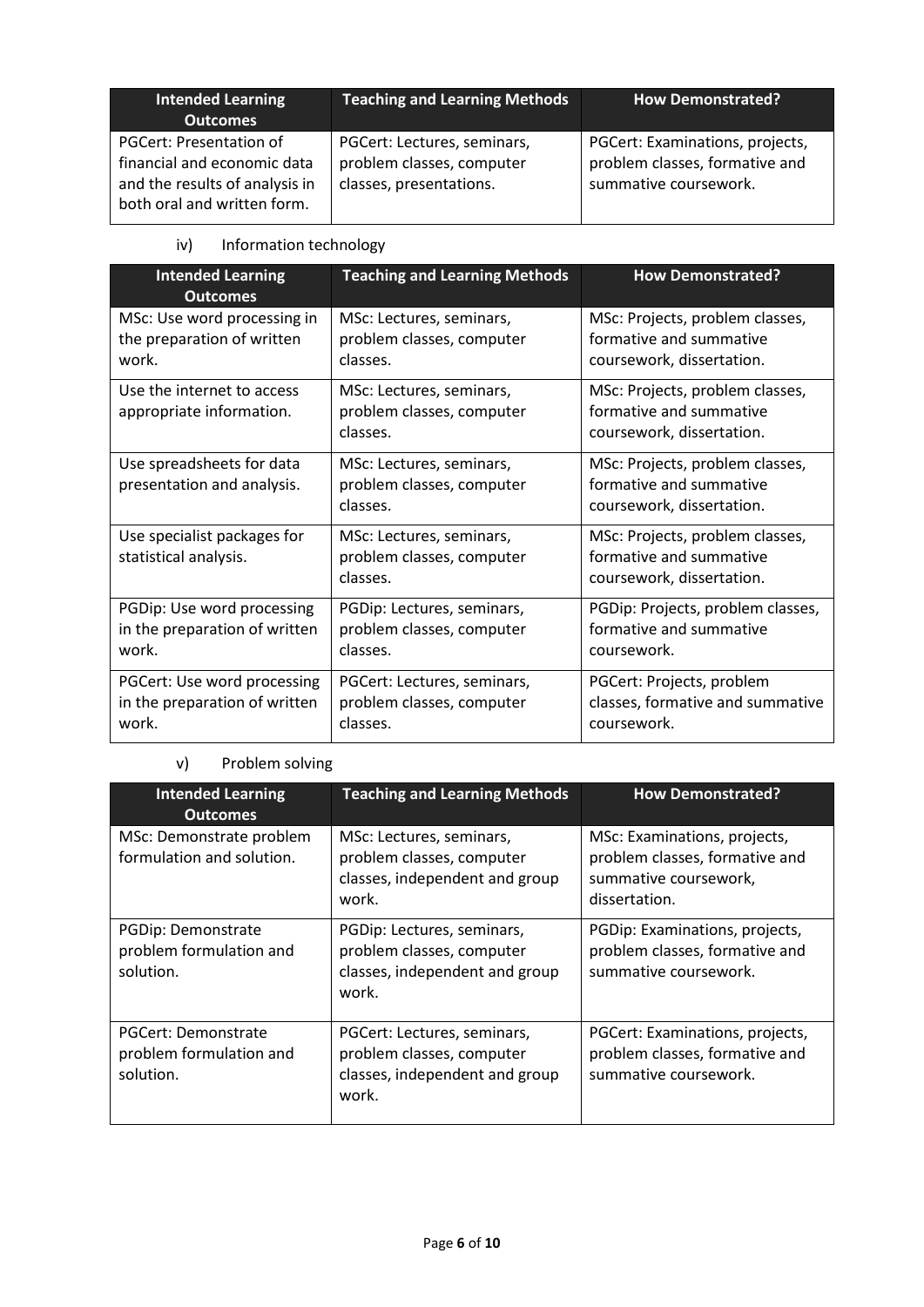# vi) Working relationships

| <b>Intended Learning</b><br><b>Outcomes</b>                                                   | <b>Teaching and Learning Methods</b>         | <b>How Demonstrated?</b>                                                           |
|-----------------------------------------------------------------------------------------------|----------------------------------------------|------------------------------------------------------------------------------------|
| MSc: Demonstrate ability to<br>work with others and<br>contribute to group<br>discussions.    | MSc: Independent and group<br>coursework.    | MSc: Group projects, problem<br>classes, formative and summative<br>coursework.    |
| PGDip: Demonstrate ability<br>to work with others and<br>contribute to group<br>discussions.  | PGDip: Independent and group<br>coursework.  | PGDip: Group projects, problem<br>classes, formative and summative<br>coursework.  |
| PGCert: Demonstrate ability<br>to work with others and<br>contribute to group<br>discussions. | PGCert: Independent and group<br>coursework. | PGCert: Group projects, problem<br>classes, formative and summative<br>coursework. |

### vii) Managing learning

| <b>Intended Learning</b><br><b>Outcomes</b>                                                                                                         | <b>Teaching and Learning Methods</b>                                                                | <b>How Demonstrated?</b>                                                                |
|-----------------------------------------------------------------------------------------------------------------------------------------------------|-----------------------------------------------------------------------------------------------------|-----------------------------------------------------------------------------------------|
| MSc: Identify a credible<br>research project and plan<br>and carry this out under light<br>supervision. Ability to carry<br>out coursework on time. | MSc: Lectures, seminars,<br>problem classes, computer<br>classes, independent and group<br>work.    | MSc: Projects, problem classes,<br>formative and summative<br>coursework, dissertation. |
| PGDip: Ability to carry out<br>coursework on time.                                                                                                  | PGDip: Lectures, seminars,<br>problem classes, computer<br>classes, independent and group<br>work.  | PGDip: Projects, problem classes,<br>formative and summative<br>coursework.             |
| PGCert: Ability to carry out<br>coursework on time.                                                                                                 | PGCert: Lectures, seminars,<br>problem classes, computer<br>classes, independent and group<br>work. | PGCert: Projects, problem<br>classes, formative and summative<br>coursework.            |

### viii) Career management

| <b>Intended Learning</b><br><b>Outcomes</b>             | <b>Teaching and Learning Methods</b>                                         | <b>How Demonstrated?</b>                                                                |
|---------------------------------------------------------|------------------------------------------------------------------------------|-----------------------------------------------------------------------------------------|
| MSc: Assess potential career<br>pathways and employers. | MSc: Lectures, seminars, and<br>presentations by appropriate<br>individuals. | MSc: Projects, problem classes,<br>formative and summative<br>coursework, dissertation. |
| PGDip: Assess potential                                 | PGDip: Lectures, seminars, and                                               | PGDip: Projects, problem classes,                                                       |
| career pathways and                                     | presentations by appropriate                                                 | formative and summative                                                                 |
| employers.                                              | individuals.                                                                 | coursework.                                                                             |
| PGCert: Assess potential                                | PGCert: Lectures, seminars, and                                              | PGCert: Projects, problem                                                               |
| career pathways and                                     | presentations by appropriate                                                 | classes, formative and summative                                                        |
| employers.                                              | individuals.                                                                 | coursework.                                                                             |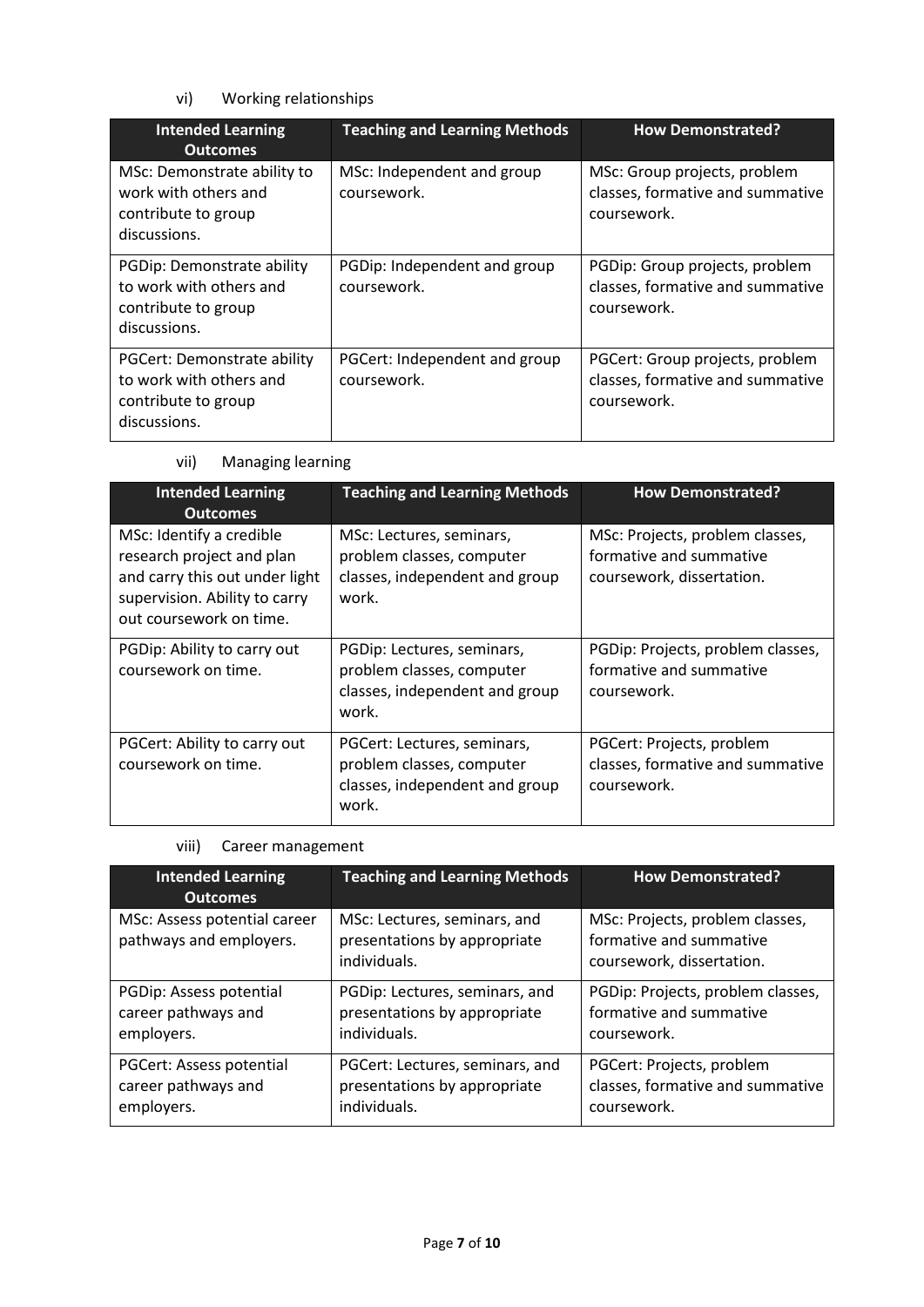### **10. Special features**

A large number of modules on this course are assessed predominantly by examination as due to the mathematical nature of this course this is the most appropriate assessment method to ensure fair and consistent assessment of financial and economic related content.

### **11. Indicators of programme quality**

- University Academic Review
- External examiners' reports

### **12. Criteria for award and classification**

This programme follows the standard scheme of taught postgraduate award and classification set out i[n Senate Regulations](http://www.le.ac.uk/senate-regulations) – see the version of *Senate Regulation 6 governing taught postgraduate programmes of study* relevant to year of entry.

### **13. Progression points**

As defined i[n Senate Regulations](http://www.le.ac.uk/senate-regulation6) - refer to the version of *Senate Regulation 6 governing taught postgraduate programmes of study* relevant to year of entry.

In cases where a student has failed to meet a requirement to progress he or she will be required to withdraw from the course and a recommendation will be made to the Board of Examiners for an intermediate/exit award where appropriate.

### **14. Rules relating to re-sits or re-submissions**

As defined i[n Senate Regulations](http://www.le.ac.uk/senate-regulation6) - refer to the version of *Senate Regulation 6 governing taught postgraduate programmes of study* relevant to year of entry.

### **15. External Examiners reports**

The details of the External Examiner(s) for this programme and the most recent External Examiners' reports for this programme can be found at [exampapers@Leicester](https://exampapers.le.ac.uk/) [log-in required]

### **16. Additional features** (e.g. timetable for admissions)

n/a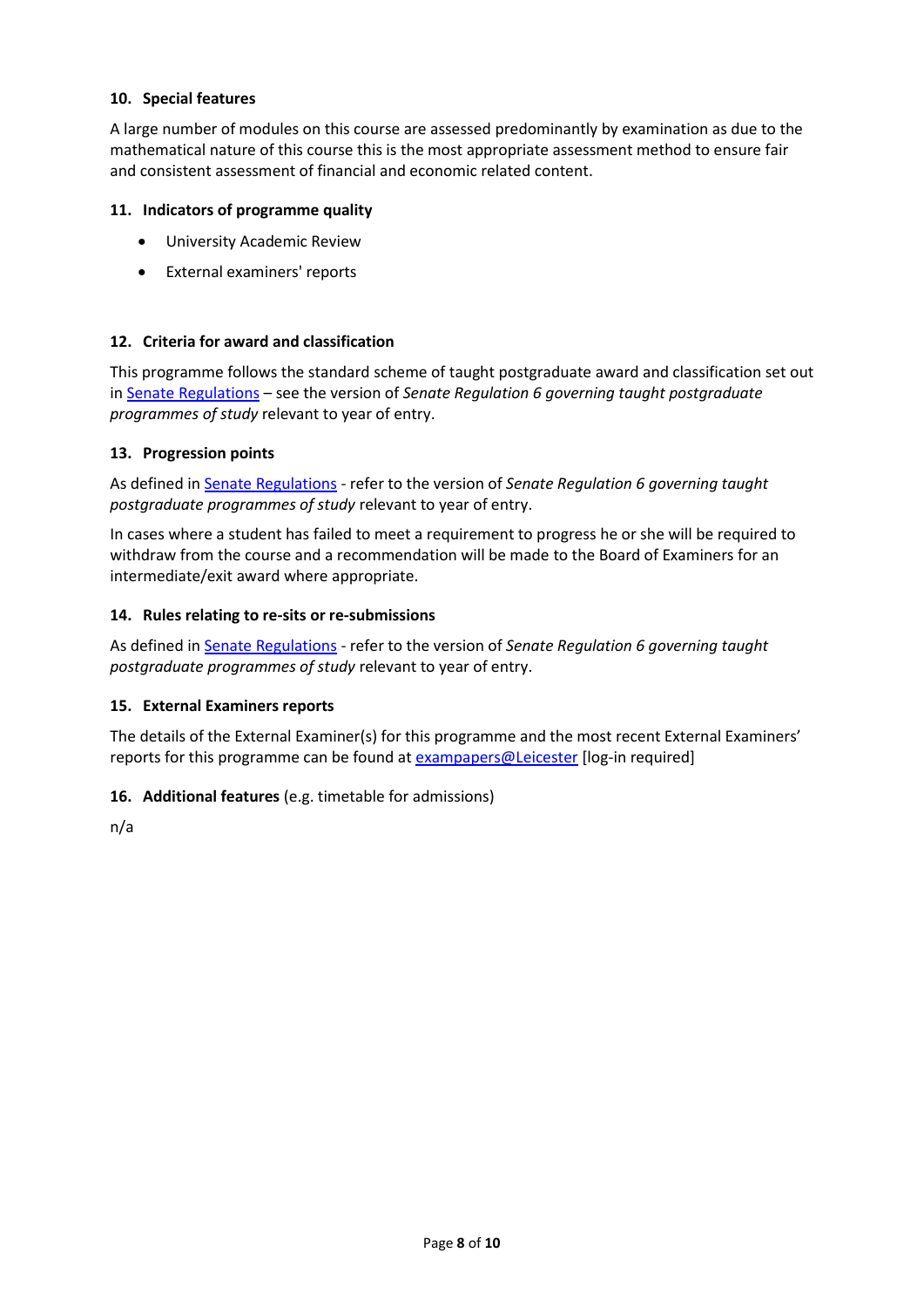

# **Programme Specification (Postgraduate) FOR ENTRY YEAR: 2021/22**

**Date created:** 12/11/2020 **Last amended:** 16/02/2021 **Version no.** 1

# **Appendix 1: Programme structure (programme regulations)**

The University regularly reviews its programmes and modules to ensure that they reflect the current status of the discipline and offer the best learning experience to students. On occasion, it may be necessary to alter particular aspects of a course or module.

### MSc Financial Economics

### **Credit breakdown**

| <b>Status</b>        | <b>Year long</b> | Semester 1 | Semester 2 | Other delivery<br>period |
|----------------------|------------------|------------|------------|--------------------------|
| Core taught          | n/a              | 60 credits | 30 credits | n/a                      |
| Optional             | n/a              | n/a        | 30 credits | n/a                      |
| Dissertation/project | n/a              | n/a        | n/a        | 60 credits               |

180 credits in total

## **Level 7/Year 1 2021/22**

Core modules

| Delivery period | Code   | <b>Title</b>              | <b>Credits</b> |
|-----------------|--------|---------------------------|----------------|
| Semester 1      | EC7084 | Theory of Finance         | 15 credits     |
| Semester 1      | EC7186 | Microeconomics            | 15 credits     |
| Semester 1      | EC7185 | Macroeconomics            | 15 credits     |
| Semester 1      | EC7087 | <b>Econometric Theory</b> | 15 credits     |